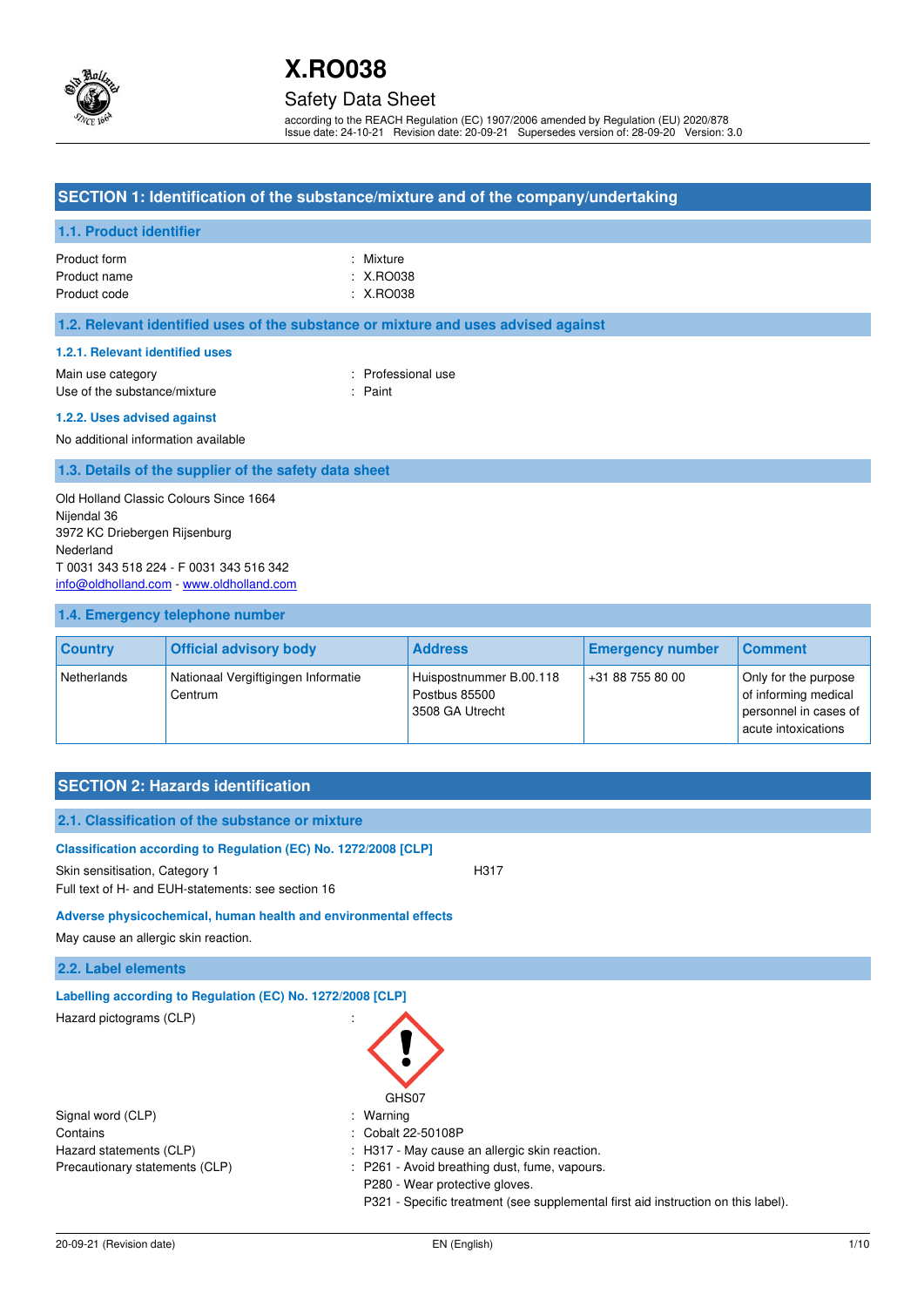# Safety Data Sheet

according to the REACH Regulation (EC) 1907/2006 amended by Regulation (EU) 2020/878

P333+P313 - If skin irritation or rash occurs: Get medical advice/attention. P362+P364 - Take off contaminated clothing and wash it before reuse. P501 - Dispose of contents and container to hazardous or special waste collection point, in accordance with local, regional, national and/or international regulation.

#### **2.3. Other hazards**

This substance/mixture does not meet the PBT criteria of REACH regulation, annex XIII This substance/mixture does not meet the vPvB criteria of REACH regulation, annex XIII

The mixture does not contain substance(s) included in the list established in accordance with Article 59(1) of REACH for having endocrine disrupting properties, or is not identified as having endocrine disrupting properties in accordance with the criteria set out in Commission Delegated Regulation (EU) 2017/2100 or Commission Regulation (EU) 2018/605

## **SECTION 3: Composition/information on ingredients**

#### **3.1. Substances**

#### Not applicable

#### **3.2. Mixtures**

| <b>Name</b>      | <b>Product identifier</b>                                                  | $\%$      | <b>Classification according to</b><br>Regulation (EC) No. 1272/2008<br> [CLP] |
|------------------|----------------------------------------------------------------------------|-----------|-------------------------------------------------------------------------------|
| Cobalt 22-50108P | CAS-No.: 68412-74-8<br>EC-No.: 270-208-6<br>REACH-no: 01-2120756267-<br>47 | $70 - 90$ | Skin Sens. 1, H317                                                            |

Full text of H- and EUH-statements: see section 16

| <b>SECTION 4: First aid measures</b>                             |                                                                                                                                                                                                                   |
|------------------------------------------------------------------|-------------------------------------------------------------------------------------------------------------------------------------------------------------------------------------------------------------------|
| 4.1. Description of first aid measures                           |                                                                                                                                                                                                                   |
| First-aid measures general                                       | : Never give anything by mouth to an unconscious person. If you feel unwell, seek medical<br>advice (show the label where possible).                                                                              |
| First-aid measures after inhalation                              | : Remove person to fresh air and keep comfortable for breathing. Get medical<br>advice/attention if you feel unwell.                                                                                              |
| First-aid measures after skin contact                            | : Wash skin with plenty of water. Take off contaminated clothing. If skin irritation or rash<br>occurs: Get medical advice/attention.                                                                             |
| First-aid measures after eye contact                             | : Immediately flush eyes thoroughly with water for at least 15 minutes. Remove contact<br>lenses, if present and easy to do. Continue rinsing. Obtain medical attention if pain, blinking<br>or redness persists. |
| First-aid measures after ingestion                               | : Rinse mouth. Do not induce vomiting without medical advice. Get medical advice/attention if<br>you feel unwell.                                                                                                 |
| 4.2. Most important symptoms and effects, both acute and delayed |                                                                                                                                                                                                                   |
| Symptoms/effects after skin contact                              | : May cause an allergic skin reaction.                                                                                                                                                                            |
|                                                                  | 4.3. Indication of any immediate medical attention and special treatment needed                                                                                                                                   |

Treat symptomatically.

| <b>SECTION 5: Firefighting measures</b>                        |                                                                                              |
|----------------------------------------------------------------|----------------------------------------------------------------------------------------------|
| 5.1. Extinguishing media                                       |                                                                                              |
| Suitable extinguishing media<br>Unsuitable extinguishing media | : Foam. Dry powder. Carbon dioxide. Water spray. Sand.<br>: Do not use a heavy water stream. |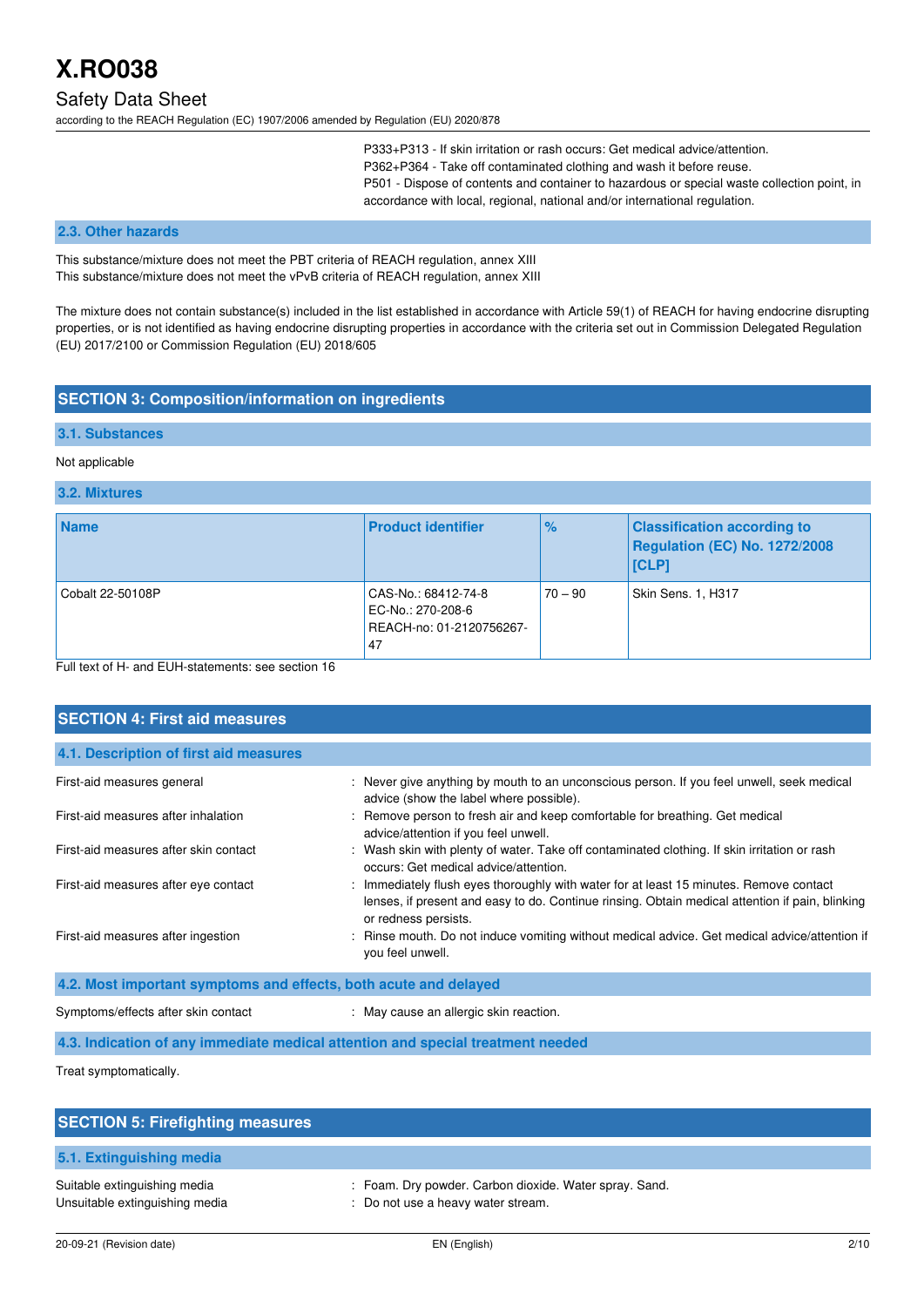# Safety Data Sheet

according to the REACH Regulation (EC) 1907/2006 amended by Regulation (EU) 2020/878

| 5.2. Special hazards arising from the substance or mixture      |                                                                                                                                                                          |  |  |
|-----------------------------------------------------------------|--------------------------------------------------------------------------------------------------------------------------------------------------------------------------|--|--|
| Fire hazard<br>Hazardous decomposition products in case of fire | : Presents no particular fire or explosion hazard.<br>: For further information, refer to section 10 : "Stability and Reactivity".                                       |  |  |
| 5.3. Advice for firefighters                                    |                                                                                                                                                                          |  |  |
| Firefighting instructions                                       | : Use water spray or fog for cooling exposed containers. Exercise caution when fighting any<br>chemical fire. Prevent fire fighting water from entering the environment. |  |  |
| Protection during firefighting                                  | : Do not enter fire area without proper protective equipment, including respiratory protection.                                                                          |  |  |

| <b>SECTION 6: Accidental release measures</b>                            |                                                                                                                                      |  |  |
|--------------------------------------------------------------------------|--------------------------------------------------------------------------------------------------------------------------------------|--|--|
| 6.1. Personal precautions, protective equipment and emergency procedures |                                                                                                                                      |  |  |
| 6.1.1. For non-emergency personnel                                       |                                                                                                                                      |  |  |
| Emergency procedures                                                     | : Evacuate unnecessary personnel. Avoid contact with skin and eyes. Avoid breathing dust,<br>fume, vapours.                          |  |  |
| 6.1.2. For emergency responders                                          |                                                                                                                                      |  |  |
| Protective equipment                                                     | : Equip cleanup crew with proper protection. For further information refer to section 8:<br>"Exposure controls/personal protection". |  |  |
| Emergency procedures                                                     | : Ventilate area.                                                                                                                    |  |  |
| <b>6.2. Environmental precautions</b>                                    |                                                                                                                                      |  |  |
| Do not allow to enter drains or water courses.                           |                                                                                                                                      |  |  |
| 6.3. Methods and material for containment and cleaning up                |                                                                                                                                      |  |  |
| Methods for cleaning up<br>Other information                             | : Sweep or shovel spills into appropriate container for disposal.<br>: Dispose of materials or solid residues at an authorized site. |  |  |

**6.4. Reference to other sections** 

For further information refer to section 8: "Exposure controls/personal protection". Concerning disposal elimination after cleaning, see section 13.

| <b>SECTION 7: Handling and storage</b>                            |                                                                                                                                                                                                                                                                                                                                                                                                                                                                                       |  |  |
|-------------------------------------------------------------------|---------------------------------------------------------------------------------------------------------------------------------------------------------------------------------------------------------------------------------------------------------------------------------------------------------------------------------------------------------------------------------------------------------------------------------------------------------------------------------------|--|--|
| 7.1. Precautions for safe handling                                |                                                                                                                                                                                                                                                                                                                                                                                                                                                                                       |  |  |
| Precautions for safe handling<br>Hygiene measures                 | : Concerning personal protective equipment to use, see item 8. Provide good ventilation in<br>process area to prevent formation of vapour. Avoid contact with skin and eyes. Avoid<br>breathing dust, fume, vapours. Wear personal protective equipment.<br>: Do not eat, drink or smoke when using this product. Always wash hands after handling the<br>product. Contaminated work clothing should not be allowed out of the workplace. Wash<br>contaminated clothing before reuse. |  |  |
| 7.2. Conditions for safe storage, including any incompatibilities |                                                                                                                                                                                                                                                                                                                                                                                                                                                                                       |  |  |
| Storage conditions                                                | : Keep only in the original container in a cool well ventilated place. Keep container closed<br>when not in use.                                                                                                                                                                                                                                                                                                                                                                      |  |  |
| Heat and ignition sources                                         | : Keep away from heat and direct sunlight.                                                                                                                                                                                                                                                                                                                                                                                                                                            |  |  |
| 7.3. Specific end use(s)                                          |                                                                                                                                                                                                                                                                                                                                                                                                                                                                                       |  |  |
|                                                                   |                                                                                                                                                                                                                                                                                                                                                                                                                                                                                       |  |  |

No additional information available

## **SECTION 8: Exposure controls/personal protection**

### **8.1. Control parameters**

**8.1.1 National occupational exposure and biological limit values** 

No additional information available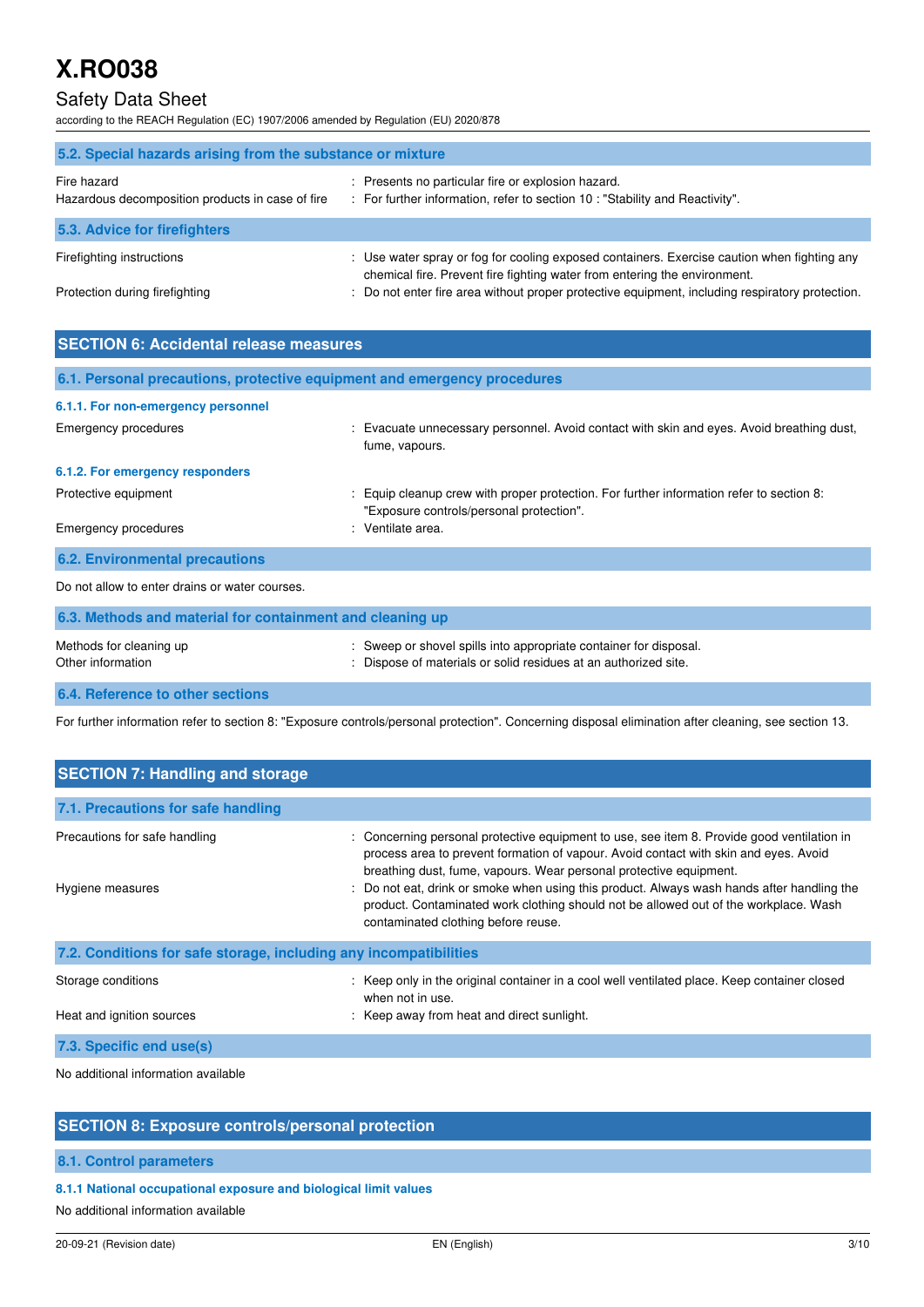# Safety Data Sheet

according to the REACH Regulation (EC) 1907/2006 amended by Regulation (EU) 2020/878

#### **8.1.2. Recommended monitoring procedures**

No additional information available

#### **8.1.3. Air contaminants formed**

No additional information available

### **8.1.4. DNEL and PNEC**

No additional information available

#### **8.1.5. Control banding**

No additional information available

#### **8.2. Exposure controls**

#### **8.2.1. Appropriate engineering controls**

#### **Appropriate engineering controls:**

Ensure good ventilation of the work station.

#### **8.2.2. Personal protection equipment**

### **Personal protective equipment:**

#### Gloves.

**Personal protective equipment symbol(s):** 



#### **8.2.2.1. Eye and face protection**

**Eye protection:**  Safety glasses. DIN EN 166

#### **8.2.2.2. Skin protection**

#### **Skin and body protection:**

Wear suitable protective clothing. CEN : EN 340; EN 369; EN 465

#### **Hand protection:**

Wear suitable gloves resistant to chemical penetration. Chemical resistant gloves (according to European standard NF EN 374 or equivalent)

| <b>Hand protection</b> |                                                                                        |                   |                |                    |                   |
|------------------------|----------------------------------------------------------------------------------------|-------------------|----------------|--------------------|-------------------|
| <b>Type</b>            | <b>Material</b>                                                                        | <b>Permeation</b> | Thickness (mm) | <b>Penetration</b> | Standard          |
| Gloves                 | Nitrile rubber (NBR), Butyl $ 6$ (> 480 minutes)<br>rubber, Polyvinylchloride<br>(PVC) |                   | ≥0.11          |                    | <b>EN ISO 374</b> |

#### **8.2.2.3. Respiratory protection**

#### **Respiratory protection:**

No special respiratory protection equipment is recommended under normal conditions of use with adequate ventilation. In case of inadequate ventilation wear respiratory protection. EN 143

#### **8.2.2.4. Thermal hazards**

No additional information available

#### **8.2.3. Environmental exposure controls**

#### **Environmental exposure controls:**

Avoid release to the environment.

#### **Other information:**

Do not eat, drink or smoke during use.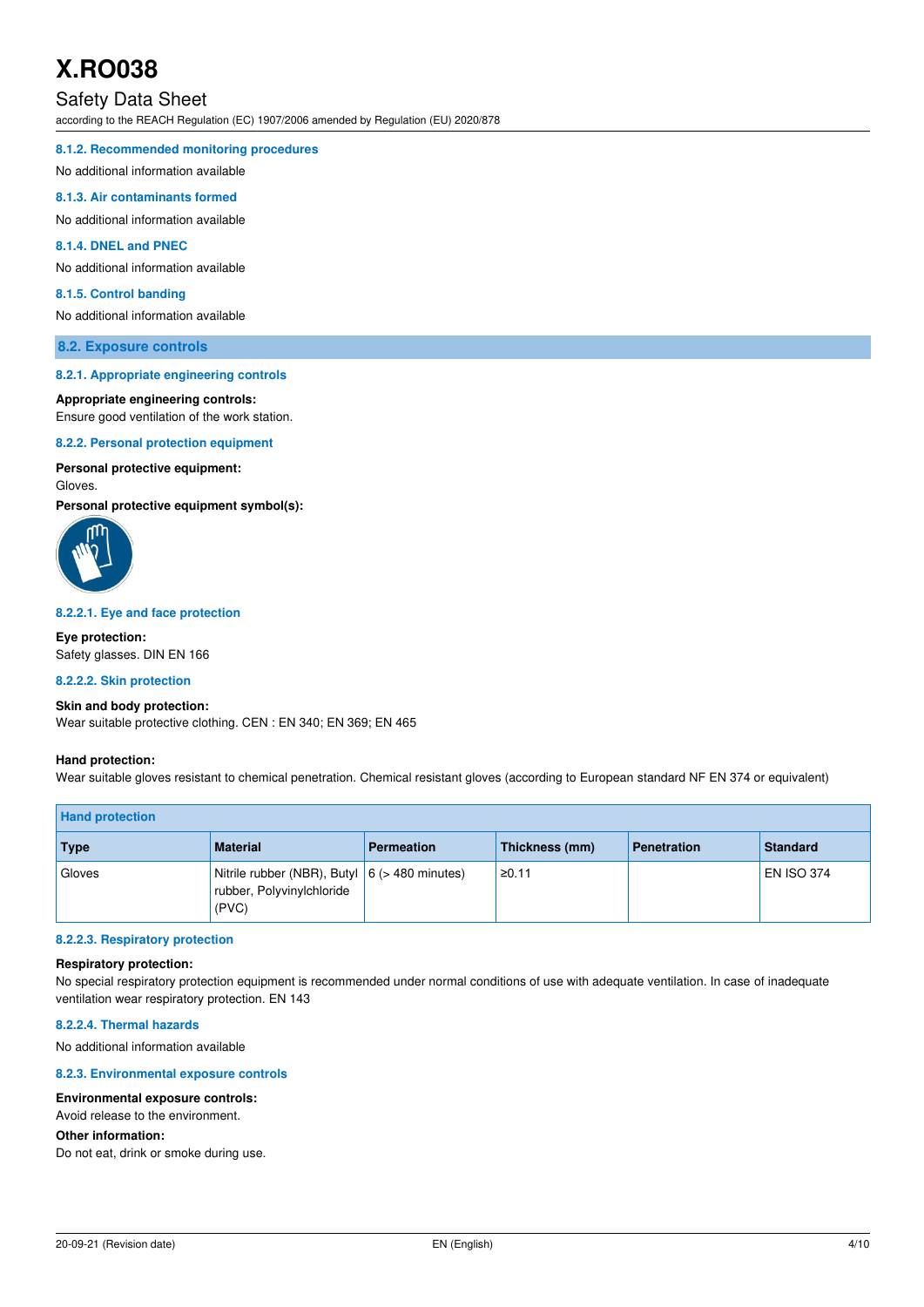# Safety Data Sheet

according to the REACH Regulation (EC) 1907/2006 amended by Regulation (EU) 2020/878

| <b>SECTION 9: Physical and chemical properties</b>         |                 |  |
|------------------------------------------------------------|-----------------|--|
| 9.1. Information on basic physical and chemical properties |                 |  |
| Physical state                                             | Solid<br>÷.     |  |
| Colour                                                     | various colors. |  |
| Odour                                                      | characteristic. |  |
| Odour threshold                                            | Not available   |  |
| Melting point                                              | Not available   |  |
| Freezing point                                             | Not available   |  |
| Boiling point                                              | Not available   |  |
| Flammability                                               | Not available   |  |
| <b>Explosive limits</b>                                    | Not applicable  |  |
| Lower explosive limit (LEL)                                | Not applicable  |  |
| Upper explosive limit (UEL)                                | Not applicable  |  |
| Flash point                                                | Not applicable  |  |
| Auto-ignition temperature                                  | Not applicable  |  |
| Decomposition temperature                                  | Not available   |  |
| рH                                                         | Not available   |  |
| pH solution                                                | Not available   |  |
| Viscosity, kinematic                                       | Not applicable  |  |
| Solubility                                                 | Not available   |  |
| Partition coefficient n-octanol/water (Log Kow)            | Not available   |  |
| Vapour pressure                                            | Not available   |  |
| Vapour pressure at 50 °C                                   | Not available   |  |
| Density                                                    | Not available   |  |
| Relative density                                           | Not available   |  |
| Relative vapour density at 20 °C                           | Not applicable  |  |
| Particle size                                              | Not available   |  |
| Particle size distribution                                 | Not available   |  |
| Particle shape                                             | Not available   |  |
| Particle aspect ratio                                      | Not available   |  |
| Particle aggregation state                                 | Not available   |  |
| Particle agglomeration state                               | Not available   |  |
| Particle specific surface area                             | Not available   |  |
| Particle dustiness                                         | Not available   |  |
|                                                            |                 |  |

## **9.2. Other information**

**9.2.1. Information with regard to physical hazard classes** 

No additional information available

#### **9.2.2. Other safety characteristics**

No additional information available

## **SECTION 10: Stability and reactivity**

## **10.1. Reactivity**

Stable under normal conditions of use.

**10.2. Chemical stability** 

Stable under normal conditions.

**10.3. Possibility of hazardous reactions** 

No dangerous reactions known.

### **10.4. Conditions to avoid**

Keep away from heat and direct sunlight.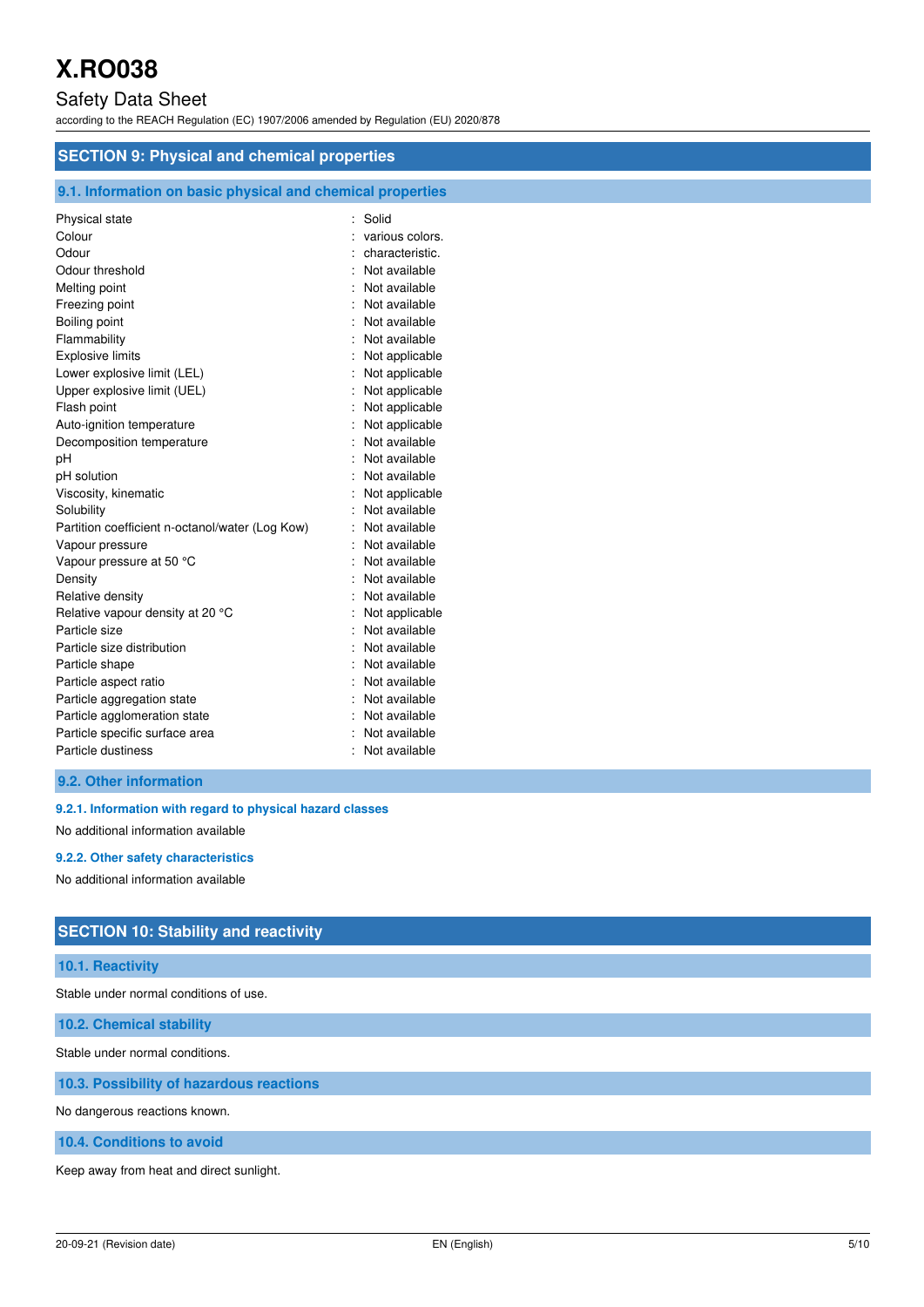# Safety Data Sheet

according to the REACH Regulation (EC) 1907/2006 amended by Regulation (EU) 2020/878

### **10.5. Incompatible materials**

#### No additional information available

**10.6. Hazardous decomposition products** 

Combustion generates : Carbon oxides (CO, CO2). May liberate toxic gases.

# **SECTION 11: Toxicological information 11.1. Information on hazard classes as defined in Regulation (EC) No 1272/2008**  Acute toxicity (oral) **Example 2** Contract 2 Contract 2 Contract 2 Contract 2 Contract 2 Contract 2 Contract 2 Contract 2 Contract 2 Contract 2 Contract 2 Contract 2 Contract 2 Contract 2 Contract 2 Contract 2 Contract 2 C Acute toxicity (dermal) **Example 20** Acute toxicity (dermal) Acute toxicity (inhalation) **Example 2** Control 2 Control 2 Control 2 Control 2 Control 2 Control 2 Control 2 Control 2 Control 2 Control 2 Control 2 Control 2 Control 2 Control 2 Control 2 Control 2 Control 2 Control 2 Co Skin corrosion/irritation : Not classified Serious eye damage/irritation : Not classified Respiratory or skin sensitisation : May cause an allergic skin reaction. Germ cell mutagenicity **Second Contract Contract Contract Contract Contract Contract Contract Contract Contract Contract Contract Contract Contract Contract Contract Contract Contract Contract Contract Contract Contract Co** Carcinogenicity **Carcinogenicity** : Not classified Reproductive toxicity **in the contract of the CRS** in Not classified STOT-single exposure in the state of the state of the STOT-single exposure STOT-repeated exposure in the state of the state of the STOT-repeated exposure Aspiration hazard **in the case of the case of the case of the case of the case of the case of the case of the case of the case of the case of the case of the case of the case of the case of the case of the case of the case 11.2. Information on other hazards**

No additional information available

| <b>SECTION 12: Ecological information</b>                                                                                   |                                      |  |
|-----------------------------------------------------------------------------------------------------------------------------|--------------------------------------|--|
| 12.1. Toxicity                                                                                                              |                                      |  |
| Hazardous to the aquatic environment, short-term<br>(acute)<br>Hazardous to the aquatic environment, long-term<br>(chronic) | : Not classified<br>: Not classified |  |
| 12.2. Persistence and degradability                                                                                         |                                      |  |
| <b>X.RO038</b>                                                                                                              |                                      |  |
| Persistence and degradability                                                                                               | Not established.                     |  |
| 12.3. Bioaccumulative potential                                                                                             |                                      |  |
| <b>X.RO038</b>                                                                                                              |                                      |  |
| Bioaccumulative potential                                                                                                   | Not established.                     |  |
| 12.4. Mobility in soil                                                                                                      |                                      |  |
| No additional information available                                                                                         |                                      |  |
| 12.5. Results of PBT and vPvB assessment                                                                                    |                                      |  |
| <b>X.RO038</b>                                                                                                              |                                      |  |
| This substance/mixture does not meet the PBT criteria of REACH regulation, annex XIII                                       |                                      |  |

This substance/mixture does not meet the vPvB criteria of REACH regulation, annex XIII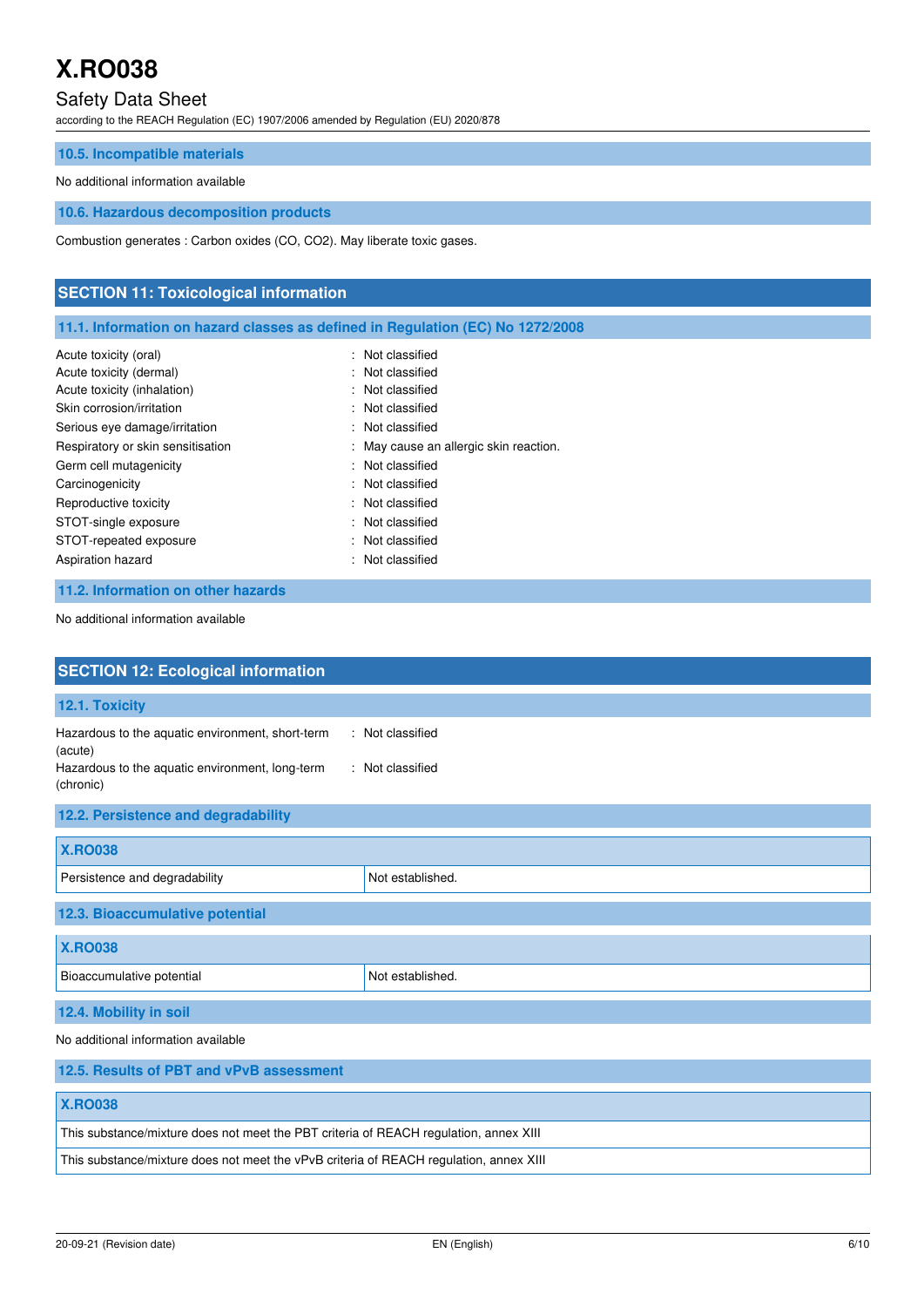## Safety Data Sheet

according to the REACH Regulation (EC) 1907/2006 amended by Regulation (EU) 2020/878

| 12.6. Endocrine disrupting properties |                                     |
|---------------------------------------|-------------------------------------|
| No additional information available   |                                     |
| 12.7. Other adverse effects           |                                     |
| Additional information                | : Avoid release to the environment. |
|                                       |                                     |

| 13.1. Waste treatment methods                                        |                                                                                                                                                                                        |
|----------------------------------------------------------------------|----------------------------------------------------------------------------------------------------------------------------------------------------------------------------------------|
| Product/Packaging disposal recommendations<br>Additional information | : Dispose in a safe manner in accordance with local/national regulations.<br>: Empty containers should be taken for recycle, recovery or waste in accordance with local<br>regulation. |
| Ecology - waste materials                                            | : Avoid release to the environment.                                                                                                                                                    |

## **SECTION 14: Transport information**

**SECTION 13: Disposal considerations** 

# In accordance with ADR / IMDG / IATA / ADN / RID **ADR IMDG IATA ADN RID 14.1. UN number or ID number**  Not regulated Not regulated Not regulated Not regulated Not regulated Not regulated Not regulated **14.2. UN proper shipping name**  Not regulated Not regulated Not regulated Not regulated Not regulated Not regulated Not regulated **14.3. Transport hazard class(es)**  Not regulated Not regulated Not regulated Not regulated Not regulated **14.4. Packing group**  Not regulated  $\vert$  Not regulated  $\vert$  Not regulated  $\vert$  Not regulated  $\vert$  Not regulated **14.5. Environmental hazards**  Not regulated  $\vert$  Not regulated  $\vert$  Not regulated  $\vert$  Not regulated  $\vert$  Not regulated No supplementary information available

**14.6. Special precautions for user** 

### **Overland transport**

Not regulated

**Transport by sea**  Not regulated

**Air transport**  Not regulated

### **Inland waterway transport**

Not regulated

#### **Rail transport**

Not regulated

**14.7. Maritime transport in bulk according to IMO instruments** 

Not applicable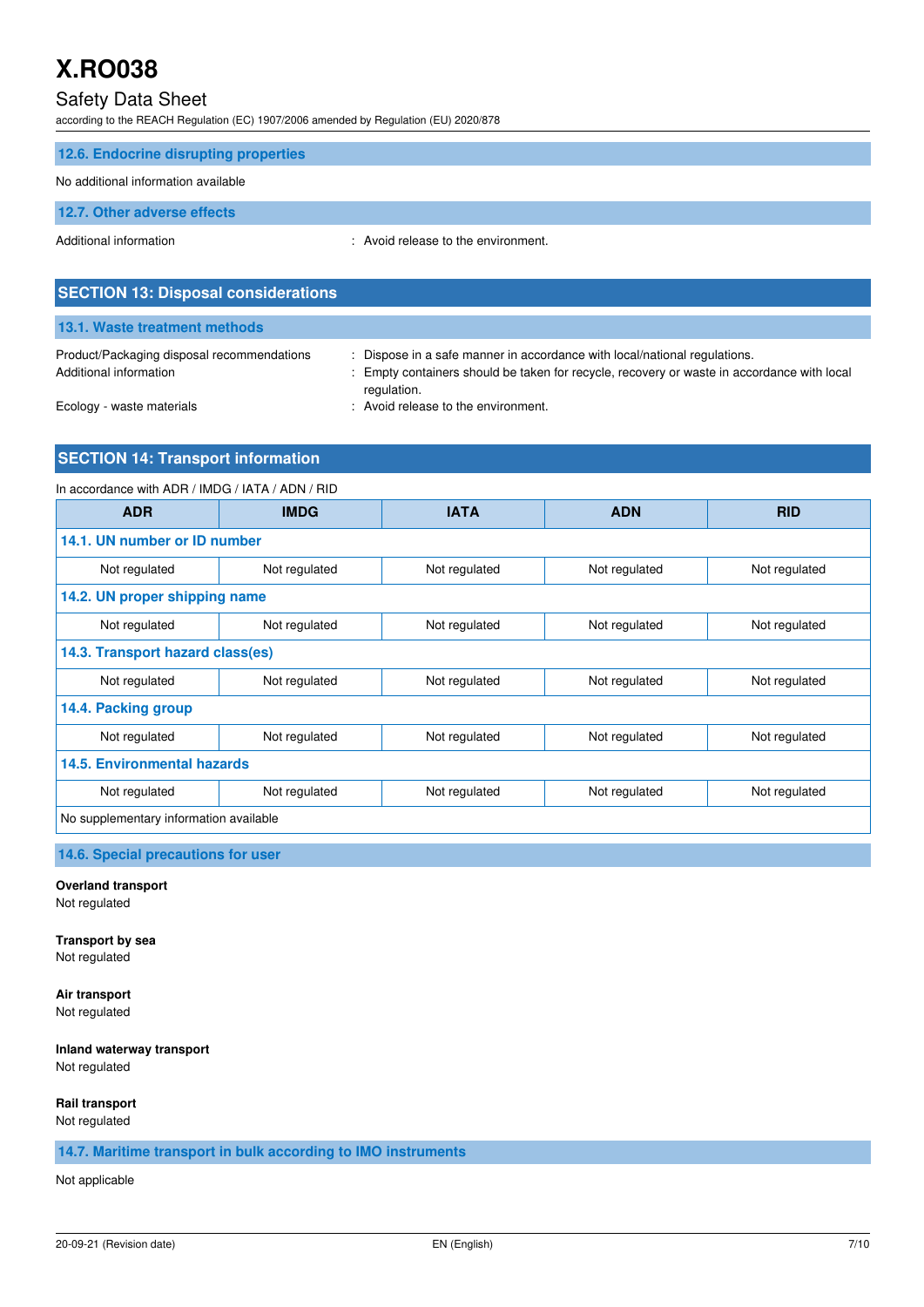# Safety Data Sheet

according to the REACH Regulation (EC) 1907/2006 amended by Regulation (EU) 2020/878

## **SECTION 15: Regulatory information**

**15.1. Safety, health and environmental regulations/legislation specific for the substance or mixture** 

#### **15.1.1. EU-Regulations**

Contains no REACH substances with Annex XVII restrictions

Contains no substance on the REACH candidate list

Contains no REACH Annex XIV substances

Contains no substance subject to Regulation (EU) No 649/2012 of the European Parliament and of the Council of 4 July 2012 concerning the export and import of hazardous chemicals.

Contains no substance subject to Regulation (EU) No 2019/1021 of the European Parliament and of the Council of 20 June 2019 on persistent organic pollutants

Contains no substance subject to Regulation (EU) 2019/1148 of the European Parliament and of the Council of 20 June 2019 on the marketing and use of explosives precursors.

#### **15.1.2. National regulations**

#### **Netherlands**

| SZW-lijst van kankerverwekkende stoffen            | : Cobalt 22-50108P is listed        |
|----------------------------------------------------|-------------------------------------|
| SZW-lijst van mutagene stoffen                     | : Cobalt 22-50108P is listed        |
| SZW-lijst van reprotoxische stoffen - Borstvoeding | : None of the components are listed |
| SZW-lijst van reprotoxische stoffen -              | : None of the components are listed |
| Vruchtbaarheid                                     |                                     |
| SZW-lijst van reprotoxische stoffen - Ontwikkeling | : None of the components are listed |
|                                                    |                                     |
| 15.2. Chemical safety assessment                   |                                     |

No chemical safety assessment has been carried out

## **SECTION 16: Other information**

| Indication of changes |                     |               |                 |
|-----------------------|---------------------|---------------|-----------------|
| <b>Section</b>        | <b>Changed item</b> | <b>Change</b> | <b>Comments</b> |
|                       | Issue date          | Modified      |                 |
|                       | Revision date       | Modified      |                 |
|                       | Supersedes          | Modified      |                 |
|                       | SDS EU format       | Modified      |                 |
| 16                    | Data sources        | Modified      |                 |

| <b>Abbreviations and acronyms:</b> |                                                                                     |
|------------------------------------|-------------------------------------------------------------------------------------|
| <b>ADR</b>                         | European Agreement concerning the International Carriage of Dangerous Goods by Road |
| ATE                                | <b>Acute Toxicity Estimate</b>                                                      |
| CAS                                | CAS (Chemical Abstracts Service) number                                             |
| <b>CLP</b>                         | Classification Labelling Packaging Regulation; Regulation (EC) No 1272/2008         |
|                                    | CMR: Carcinogeen, Mutageen, Reprotoxisch                                            |
|                                    | <b>CSA: Chemical Safety Assessment</b>                                              |
|                                    | <b>CSR: Chemical Safety Report</b>                                                  |
| <b>DNEL</b>                        | Derived-No Effect Level                                                             |
|                                    | EC50: Median Effective Concentration (required to induce a 50% effect)              |
|                                    | EINECS: European Inventory of Existing Commercial Chemical Substances               |
|                                    | GHS: Globally Harmonized System of Classification and Labelling of Chemicals        |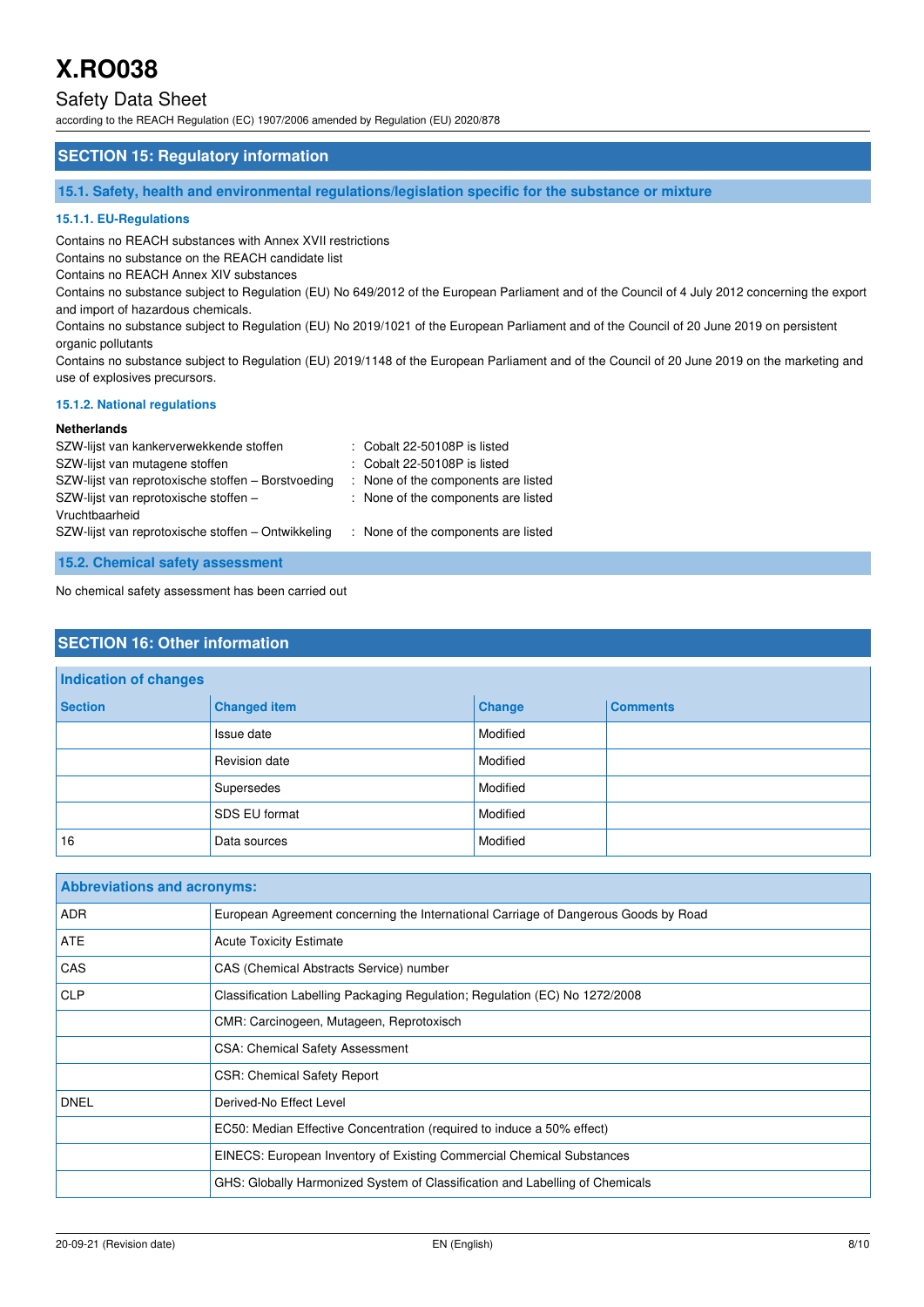# Safety Data Sheet

according to the REACH Regulation (EC) 1907/2006 amended by Regulation (EU) 2020/878

| <b>Abbreviations and acronyms:</b> |                                                                                                                                                                                        |
|------------------------------------|----------------------------------------------------------------------------------------------------------------------------------------------------------------------------------------|
|                                    | IATA: International Air Transport Association                                                                                                                                          |
|                                    | IMDG: International Maritime Code for Dangerous Goods                                                                                                                                  |
|                                    | LC50: Lethal concentration, 50 percent                                                                                                                                                 |
|                                    | LD50: Lethal dose, 50 percent                                                                                                                                                          |
| <b>PBT</b>                         | Persistent Bioaccumulative Toxic                                                                                                                                                       |
|                                    | PNEC: Predicted No Effect Concentration (for environment)                                                                                                                              |
|                                    | REACH: Registration, Evaluation and Authorisation of Chemical substances                                                                                                               |
|                                    | RID: Règlement international concernant le transport des marchandises dangereuses par chemin de fer (Regulations<br>Concerning the International Transport of Dangerous Goods by Rail) |
|                                    | SVHC: Substances of Very High Concern                                                                                                                                                  |
| vPvB                               | Very Persistent and Very Bioaccumulative                                                                                                                                               |
| <b>SDS</b>                         | Safety Data Sheet                                                                                                                                                                      |
| <b>CLP</b>                         | Classification Labelling Packaging Regulation; Regulation (EC) No 1272/2008                                                                                                            |
| <b>REACH</b>                       | Registration, Evaluation, Authorisation and Restriction of Chemicals Regulation (EC) No 1907/2006                                                                                      |
| <b>PBT</b>                         | Persistent Bioaccumulative Toxic                                                                                                                                                       |
| vPvB                               | Very Persistent and Very Bioaccumulative                                                                                                                                               |
| <b>ADN</b>                         | European Agreement concerning the International Carriage of Dangerous Goods by Inland Waterways                                                                                        |
| <b>ADR</b>                         | European Agreement concerning the International Carriage of Dangerous Goods by Road                                                                                                    |
| <b>IATA</b>                        | International Air Transport Association                                                                                                                                                |
| <b>IMDG</b>                        | International Maritime Dangerous Goods                                                                                                                                                 |
| <b>RID</b>                         | Regulations concerning the International Carriage of Dangerous Goods by Rail                                                                                                           |
| LC50                               | Median lethal concentration                                                                                                                                                            |
| LD50                               | Median lethal dose                                                                                                                                                                     |
| CAS                                | CAS (Chemical Abstracts Service) number                                                                                                                                                |
|                                    | EG-nr.: EINECS- en ELINCS-number                                                                                                                                                       |
|                                    | EINECS: European Inventory of Existing Commercial Substances                                                                                                                           |
|                                    | OEL: Occupational Exposure Limit                                                                                                                                                       |

Data sources **1997/2006** : ECHA (European Chemicals Agency). according to Regulation (EC) No. 1907/2006 (REACH) with its amendment Regulation (EU) 2020/878.

Other information **interest in the information** : DISCLAIMER OF LIABILITY The information in this SDS was obtained from sources which we believe are reliable. However, the information is provided without any warranty, express or implied, regarding its correctness. The conditions or methods of handling, storage, use or disposal of the product are beyond our control and may be beyond our knowledge. For this and other reasons, we do not assume responsibility and expressly disclaim liability for loss, damage or expense arising out of or in any way connected with the handling, storage, use or disposal of the product. This SDS was prepared and is to be used only for this product. If the product is used as a component in another product, this SDS information may not be applicable. REACH Disclaimer:

This information is based on current knowledge. Consistency of data in the SDS with CSR is considered, as far as the information is available at the time of compilation (cfr Revision date and Version number). REACH Disclaimer:

This information is based on current knowledge. Consistency of data in the SDS with CSR is considered, as far as the information is available at the time of compilation (cfr Revision date and Version number).